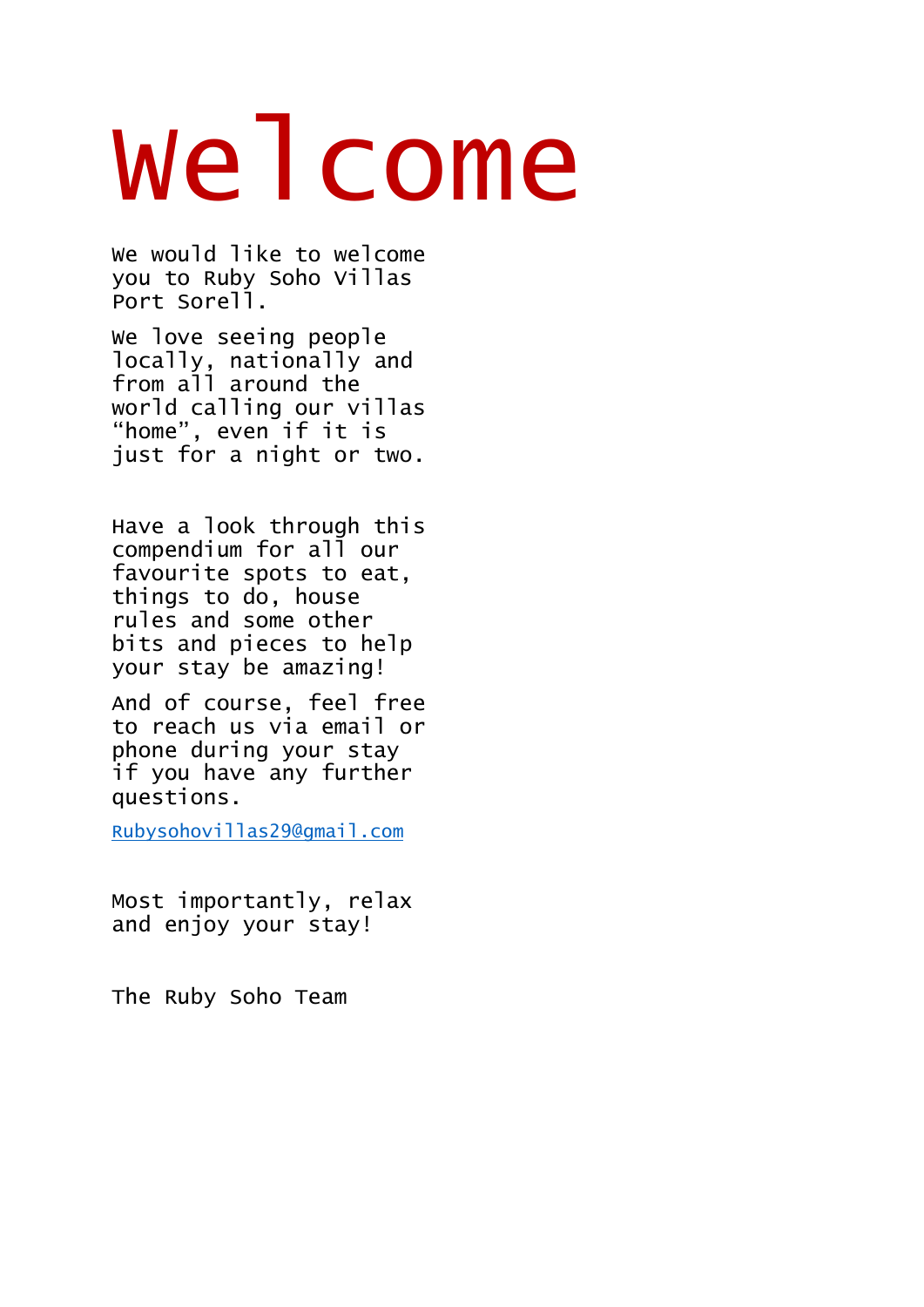#### Check in/ check out

Check in is 2pm and check our 10am. Extended checkout may be allowed upon making your booking. Please contact us via phone on your arrival.

#### **SPA**

Strictly no smoking or glass in or around the spa please.

The heat can be adjusted with the temperature dial by pressing it until you get your preferred temperature, it will then heat up and the temperature will gradually rise.

If the spa water drops below the halfway line on filter box please refill with the hose.

For longer stays, a tablespoon of chlorine can be added to the spa (kept next to BBQ) and we recommend waiting 1-2 hours until you use it again.

Please supervise your children in the spa.

Due to the proximity of other guests, it is asked you do keep noise to a minimum.

IMPORTANT! The spa cover is not to be stood on and if the cover is damaged during your stay you will be liable.

#### Rubbish

You will find smaller rubbish bins throughout the villa, however if these get full the main rubbish and recycling bins are in our carpark. Garbage bags will be under the kitchen sink to reline the bins.

At Ruby Soho we take the utmost care to separate and dispose of rubbish and recycling correctly. Please do not mix your general rubbish with recycling.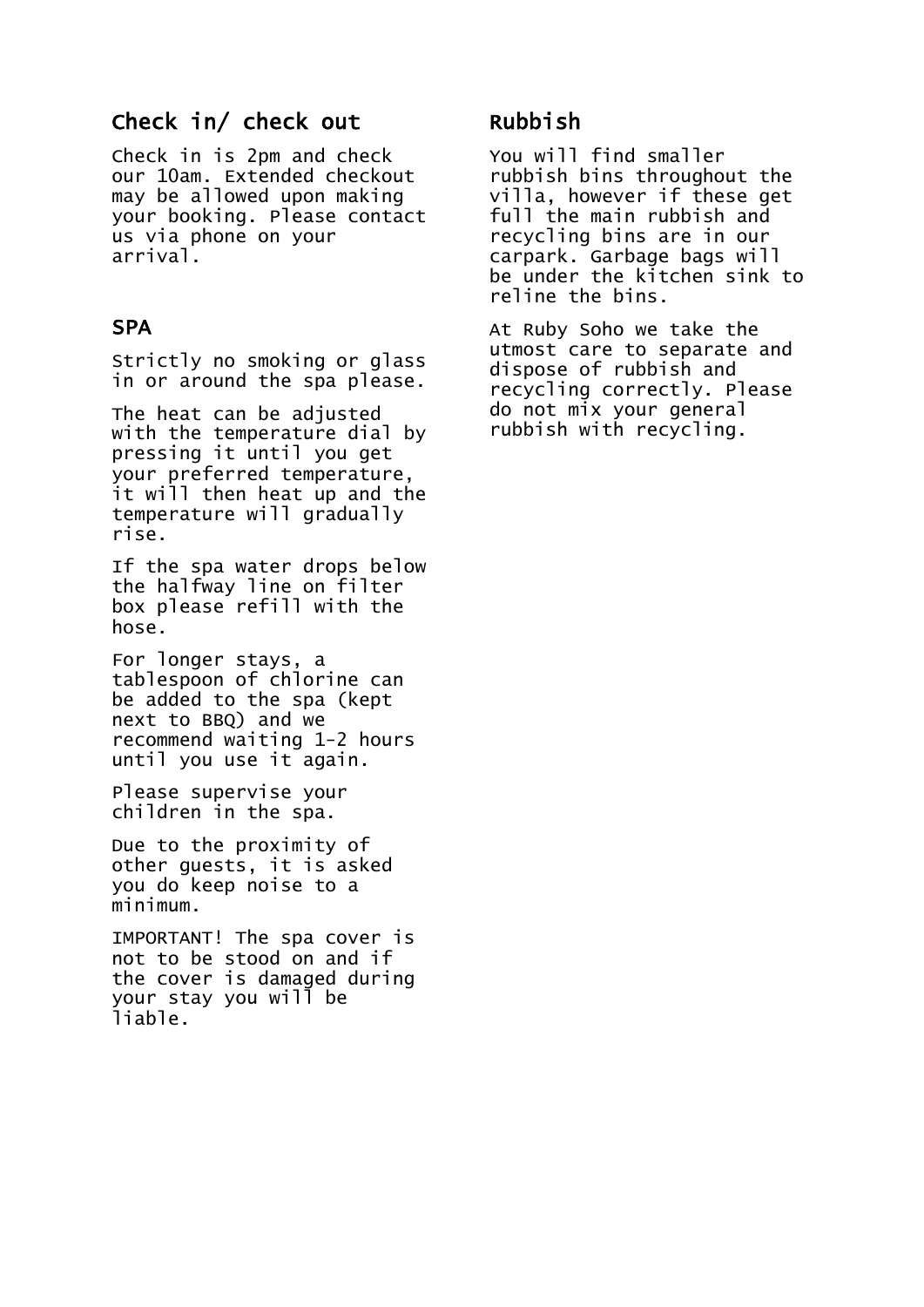## Amenities

#### Television

Turn it on! It is a smart TV and connected to all the usual channels. If you want to log into one of your streaming accounts like Netflix, go for it! Just remember to log out when you leave.

#### Kitchen -

#### Oven

Its electric and you may need to turn the safety switch off on the wall before use. There are various trays and oven safe dishes to use for your masterpiece in the kitchen.

#### Stove top

This is also electric. Please remember to wipe any pot marks after use to avoid stains please.

#### Toaster

Suitable for almost any bready product that takes your fancy (if it fits). Twist the dial to select a time and push the lever down.. Magically, you shall have toasted bakery products.

#### Kettle

Add cold water, flick the switch, wait until it boils and celebrate with a hot cuppa.

#### Dishwasher

The dishwashing tablets are under the sink, put one tablet in the slot. We recommend you chose the quick option which is the most eco-friendly and fastest!

#### BBQ

There is a BBQ outside in the courtyard for you to cook up a storm. Please make sure you give the plates and grill a good clean after use please. There should be plenty of gas for your stay in the supplied bottle.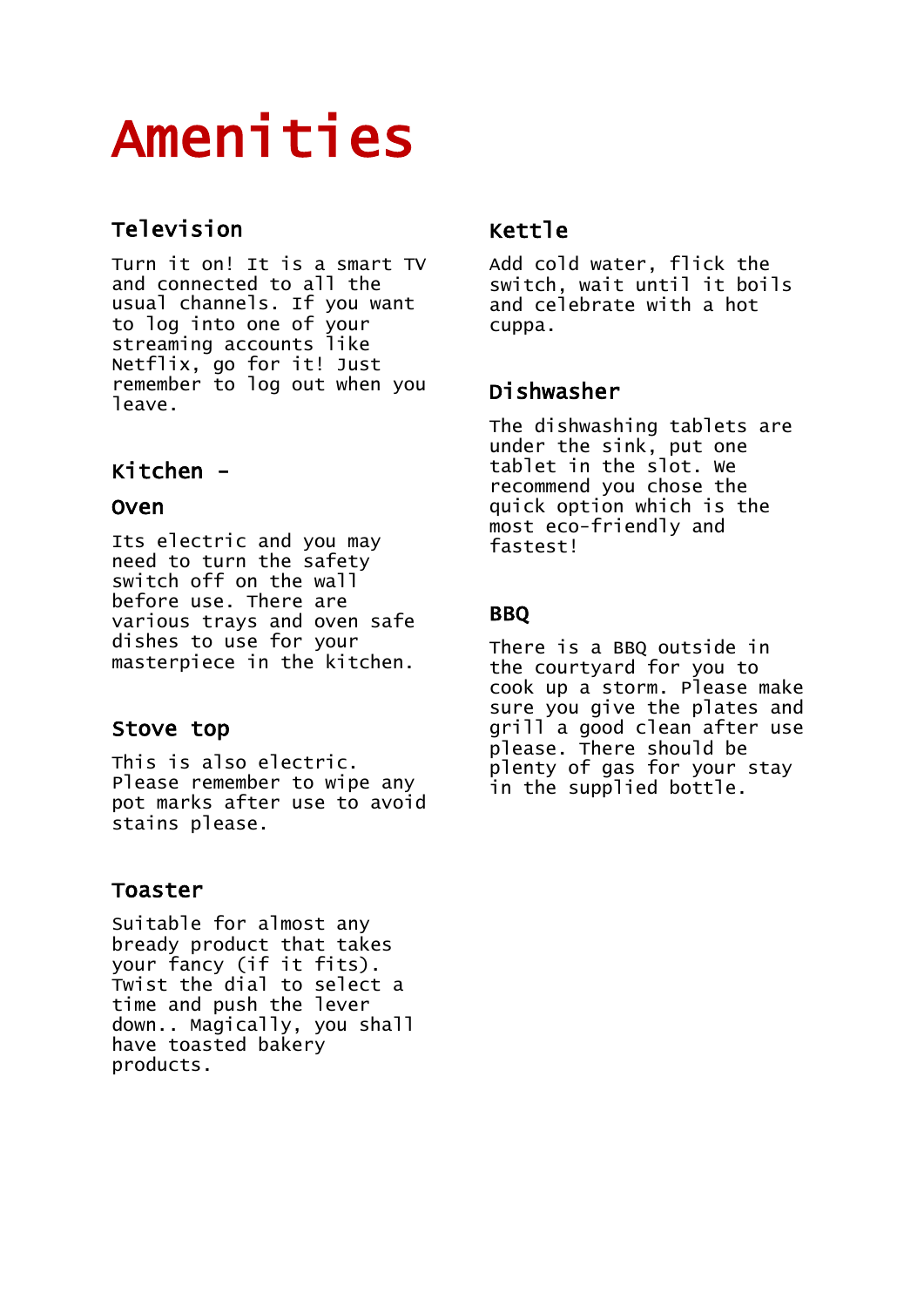#### Laundry -

#### Washing machine

Pop your dirty clothes in and half a scoop of washing powder in the slot. Again, we recommend the quick option. A heavier load might need a longer cycle.

#### Iron

Need to iron that shirt to go out for dinner? Or the dress that doesn't travel well. The iron is in the bedroom wardrobe.

#### Ironing board

We strongly suggest using this in conjunction with the iron. This is also either in the bedroom wardrobe or the laundry cupboard (If your unit has a laundry).

#### Bathroom -

#### **Hairdryer**

There is a hairdryer in the vanity drawer in the bathroom for your convenience.

#### Towels

At arrival you will find towels on your bed or hanging in the bathroom. Depending on the number of guests, we may have spare towels in the vanity cupboard for your convenience.

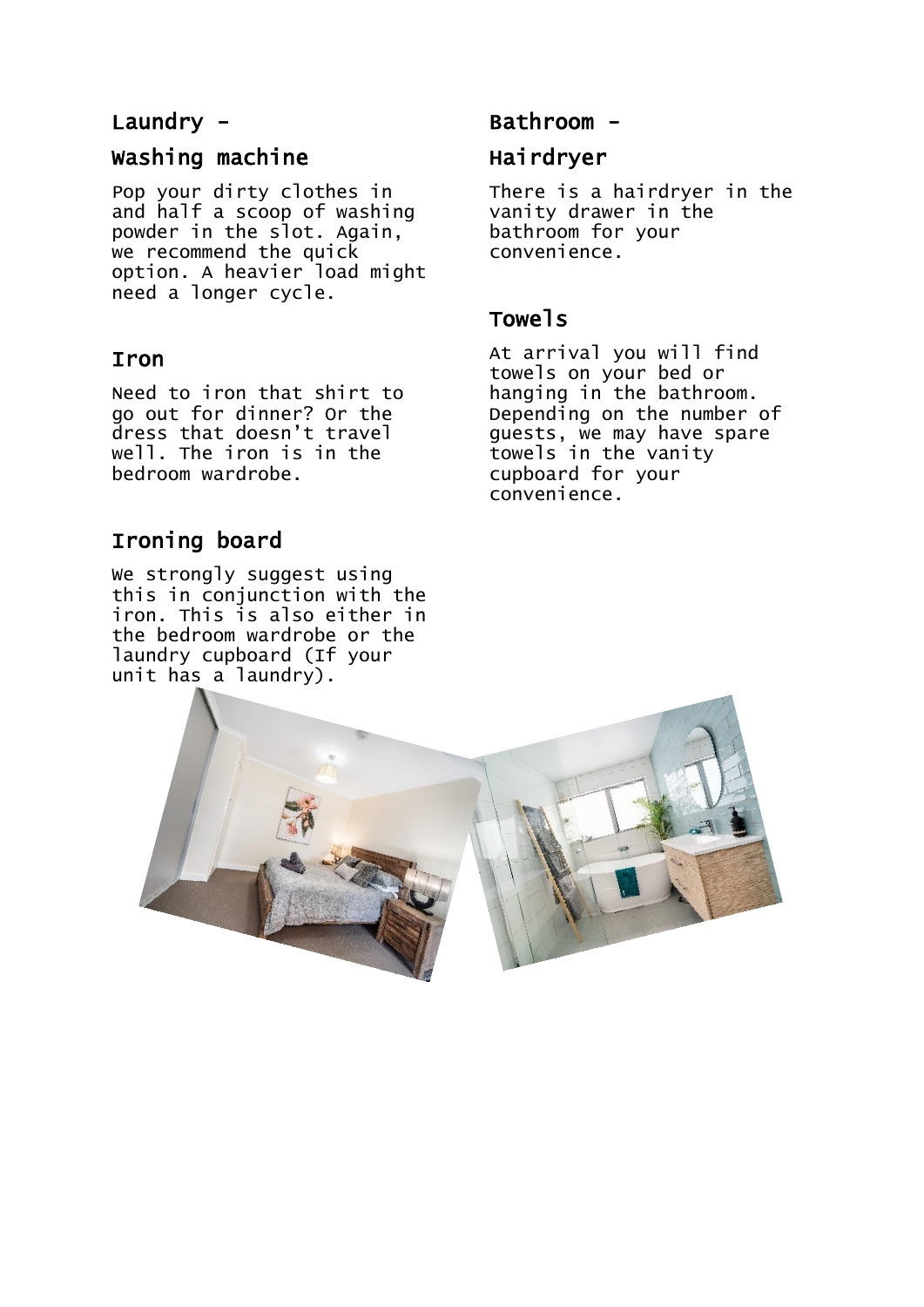### Must do activities

Whether you are here for a night or a week, by yourself, with a friend or the whole family, Port Sorell and its surrounds has something to offer.

#### Places to visit

#### Ghost Rock Vineyard

1055 Port Sorell Rd, Northdown TAS 7307 [\(03\) 6428 4005](https://www.google.com/search?q=ghost+rock+vineyard&rlz=1C1GCEA_enAU752AU752&oq=ghost+rock+vineyard&aqs=chrome..69i57j46i175i199j0l3j0i22i30l2.4098j0j15&sourceid=chrome&ie=UTF-8)





#### The Trend Shed

Right across the road!

#### Anvers Chocolate Factory

9025 Bass Hwy, Latrobe TAS 7307

 [\(03\) 6426 2958](https://www.google.com/search?q=anvers+chocolate&rlz=1C1GCEA_enAU752AU752&oq=anvers+chocolate&aqs=chrome..69i57j46i175i199j0l2j69i61.4325j0j15&sourceid=chrome&ie=UTF-8)





The Trend Shed

#### Ashgrove Cheese

6173 Bass Hwy, Elizabeth Town TAS 7304

[\(03\) 6708 1000](https://www.google.com/search?rlz=1C1GCEA_enAU752AU752&sxsrf=ALeKk013YLrWUa_Ku6Ff6JTq3U3UTRLOLw%3A1602577494394&ei=VmSFX4fIF8eb4-EPzoa6oA8&q=ashgrove+cheese&oq=ashgrove+cheese&gs_lcp=CgZwc3ktYWIQAzIOCC4QxwEQrwEQyQMQkwIyAggAMgIIADICCAAyAggAMgIIADICCAAyAggAMgIIADICCAA6DQguEMcBEK8BECcQkwI6BAgjECc6CgguEMcBEK8BEEM6BAgAEEM6CwguELEDEMcBEKMCOggIABCxAxCDAToFCAAQkQI6BQgAELEDOhAILhDHARCvARDJAxBDEJMCOgIILjoFCC4QsQM6CAguELEDEIMBOgQILhAKOgQIABAKOhAILhDHARCvARDJAxANEJMCOgQIABANUKuLAlj-pwJg4KgCaAFwAXgBgAHIAogB-RmSAQcwLjcuNi4ymAEAoAEBqgEHZ3dzLXdpesABAQ&sclient=psy-ab&ved=0ahUKEwiHy5yykrHsAhXHzTgGHU6DDvQQ4dUDCA0&uact=5) 





#### Reliquaire Latrobe

139 Gilbert St, Latrobe TAS 7307





#### Cradle Mountain

[Central Highlands,](https://www.google.com/search?sxsrf=ALeKk00KuRDyS74i8myBN6uDiDzo6xNTWA:1602650211444&q=Central+Highlands&stick=H4sIAAAAAAAAAONgVuLSz9U3MDEzK8zOW8Qq6JyaV1KUmKPgkZmekZOYl1IMAHgo1ygiAAAA&sa=X&ved=2ahUKEwjmnbWkobPsAhUXQH0KHYkoBcgQmxMoATAlegQIDxAD) [Tasmania](https://www.google.com/search?sxsrf=ALeKk00KuRDyS74i8myBN6uDiDzo6xNTWA:1602650211444&q=Tasmania&stick=H4sIAAAAAAAAAONgVuLQz9U3ME9Oq1jEyhGSWJybmJeZCABvhr5NFwAAAA&sa=X&ved=2ahUKEwjmnbWkobPsAhUXQH0KHYkoBcgQmxMoAjAlegQIDxAE) 

#### Hellyer's Road Whiskey Distillery

7320/153 Old Surrey Rd, Havenview

[\(03\) 6433 0439](https://www.google.com/search?sxsrf=ALeKk00KuRDyS74i8myBN6uDiDzo6xNTWA%3A1602650211444&ei=Y4CGX6bgGpeA9QOJ0ZTADA&q=hellyer+whiskey+distillery&oq=helleyer+whiskey+dist&gs_lcp=CgZwc3ktYWIQAxgAMgcIABDJAxANOgQIABBHOg0ILhDHARCvARAnEJMCOgoILhDHARCvARAnOgQIIxAnOgQILhBDOgoIABCxAxCDARBDOgsILhCxAxDHARCjAjoICAAQsQMQgwE6EQguEMcBEK8BEMkDEJECEJMCOgUILhCRAjoFCC4QsQM6DgguELEDEIMBEMcBEKMCOgUIABCxAzoCCC46DQguEMcBEK8BEEMQkwI6CgguEMcBEK8BEEM6BwguELEDEEM6BAgAEEM6CwguELEDEMcBEK8BOgoIABDJAxAUEIcCOg0ILhDHARCvARAUEIcCOgcIABCxAxBDOgQILhAKOhAILhDHARCvARDJAxBDEJMCOgQIABAKOgoILhDHARCvARAKOhAILhDHARCvARDJAxAKEJMCOgUIIRCgAToHCCEQChCgAToICAAQFhAKEB46EAguEMcBEK8BEMkDEA0QkwJQ340BWP7BAWCSywFoAHACeAGAAaQDiAH-KJIBCjAuNS4xMy4xLjKYAQCgAQGqAQdnd3Mtd2l6yAEIwAEB&sclient=psy-ab) 

#### Wings Wildlife Park

137 Winduss Rd, Gunns Plains TAS

[\(03\) 6429 1151](https://www.google.com/search?sxsrf=ALeKk02yMAvhY1-JWM9agZG28elgdsDiww%3A1602650238900&ei=foCGX8W7Npjz9QOx8pTYDQ&q=Wings+wildlife+park&oq=Wings+wildlife+park&gs_lcp=CgZwc3ktYWIQAzIOCC4QxwEQrwEQyQMQkwIyAggAMgIIADICCAAyAggAOg0ILhDHARCvARAnEJMCOgQIIxAnOgQIABBDOgQILhBDOgUIABCRAjoLCC4QsQMQxwEQowI6CAgAELEDEIMBOgoILhDHARCvARAnOgcIABDJAxBDOgoILhDHARCvARBDOgsILhDHARCvARCRAjoNCC4QxwEQowIQQxCTAjoLCC4QsQMQxwEQrwE6BwguELEDEEM6BQguELEDOggILhDHARCvAToOCC4QsQMQgwEQxwEQrwE6DgguEMcBEK8BEJECEJMCOgcIABAUEIcCOhEILhDHARCvARDJAxCRAhCTAjoCCC5Q1e0CWPuLA2DTjQNoAHABeACAAd8CiAGsIpIBCDAuNS4xMi4ymAEAoAEBqgEHZ3dzLXdpesABAQ&sclient=psy-ab&ved=0ahUKEwjF8sCxobPsAhWYeX0KHTE5BdsQ4dUDCA0&uact=5) 

Rainy day?

#### Reading Cinema Devonport

5-7 Best St, Devonport TAS 7310

[\(03\) 6420 2111](https://www.google.com/search?rlz=1C1GCEA_enAU752AU752&sxsrf=ALeKk02VCa_JX-w0EW4wazJJyvvtw-UFug%3A1602577638788&ei=5mSFX63LL66F4-EP2aW9kAk&q=Cinema+devonprt&oq=Cinema+devonprt&gs_lcp=CgZwc3ktYWIQAzIQCC4QxwEQrwEQyQMQDRCTAjIECAAQDToNCC4QxwEQrwEQJxCTAjoECCMQJzoLCC4QxwEQrwEQkQI6BAgAEEM6CwguELEDEMcBEKMCOgUIABCRAjoKCC4QxwEQowIQQzoKCC4QxwEQrwEQQzoECC4QQzoFCC4QsQM6DQgAELEDEIMBEMkDEEM6BwgAELEDEEM6CAgAELEDEIMBOgIIADoFCAAQsQM6DgguEMcBEK8BEJECEJMCOgIILjoICAAQsQMQyQM6BQgAEJIDOgcIABAUEIcCOggILhDHARCvAToRCC4QxwEQrwEQyQMQkQIQkwI6BggAEBYQHlCUngNYo8YDYJjIA2gCcAF4AIAB1QKIAZQgkgEIMC4zLjEyLjKYAQCgAQGqAQdnd3Mtd2l6wAEB&sclient=psy-ab&ved=0ahUKEwit1on3krHsAhWuwjgGHdlSD5IQ4dUDCA0&uact=5)

#### Local trails and walks

Preston Falls



Kimberly's Lookout

Bakers to Greens



Derby

Mountain Biking

Blue Derby Mountain Bike Trails (179km from the villa)



Wild Mersey Mountain Bike Track Latrobe (20km)

Dial Range Penguin (49km)

Railton Mountain Bike Track (32km)









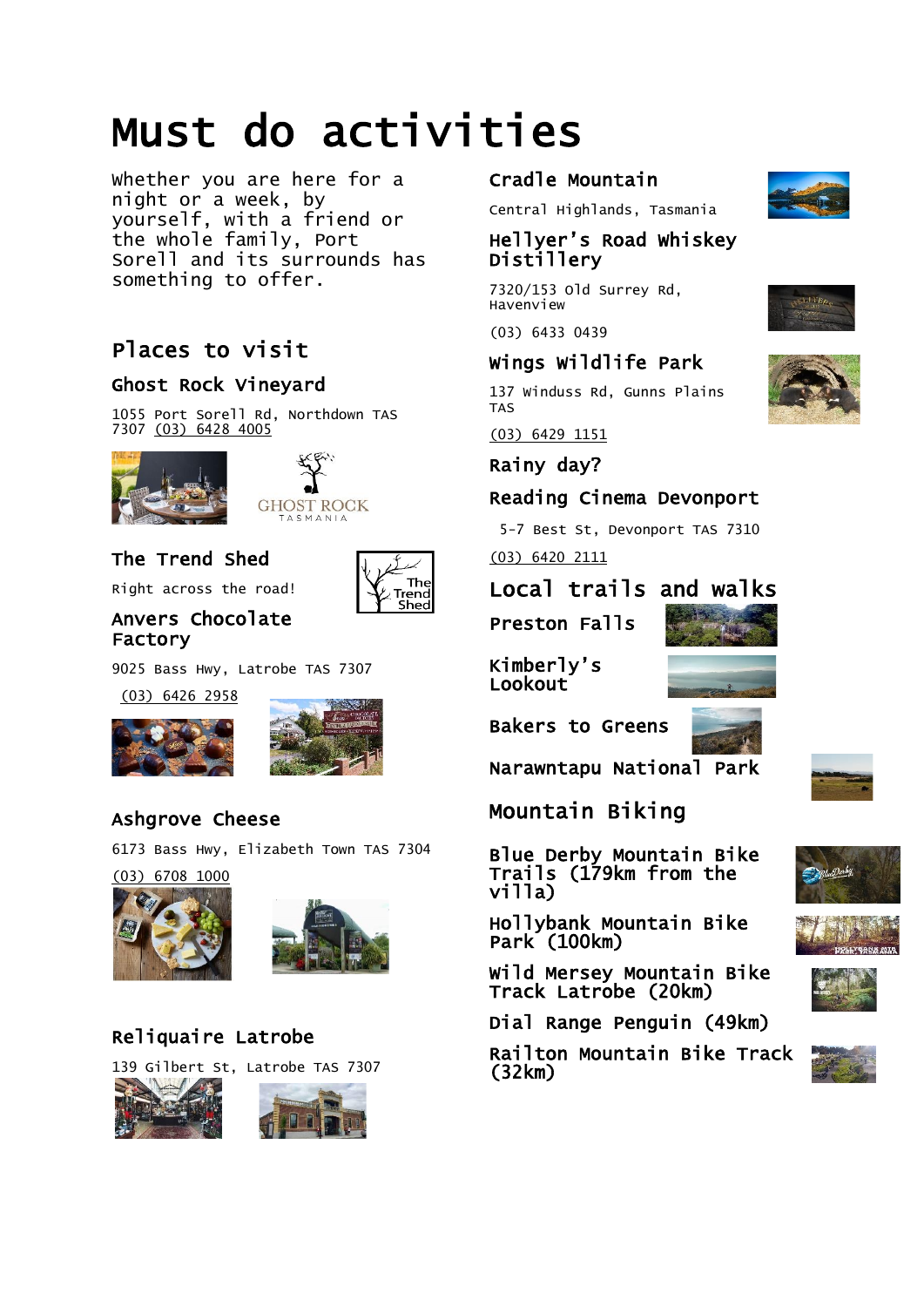#### Where to eat

#### Mrs Jones

35/39 Bluff Rd, Devonport [\(03\) 6423 3881](https://www.google.com/search?rlz=1C1GCEA_enAU752AU752&sxsrf=ALeKk011VjtQyv0DSStE9uQxZgZQEW1uuw%3A1602577566458&ei=nmSFX9bSG5GH4-EPyKCOwAk&q=mrs+jones+restaurant+bar+lounge&gs_ssp=eJwFwUsKgCAQAFDaBp0hN621pNE6QreYUROilPyEx--9fuCezzOB_Npbguj2STRERcZYAEBnDdAumhbLSlZuCkmj1ecxPimzKwaXWXK5YE0YCiNM7I41ePcDpMIcqQ&oq=mrs+jones+re&gs_lcp=CgZwc3ktYWIQARgAMg4ILhDHARCvARDJAxCTAjICCAAyCAguEMcBEK8BMgIIADICCAAyAgguMggILhDHARCvAToECCMQJzoLCC4QxwEQrwEQkQI6BQgAEJECOggIABCxAxCDAToFCAAQsQM6EQguEMcBEK8BEMkDEJECEJMCOgQILhBDOgsILhCxAxDHARCvAToICC4QsQMQgwE6BQguELEDOgUIABDJAzoLCC4QsQMQyQMQkwJQh-kBWJL5AWDhhgJoAHABeACAAfcEiAG4HZIBCTItNy40LjAuMZgBAKABAaoBB2d3cy13aXrAAQE&sclient=psy-ab) 

Drift Café 41 Bluff Rd, Devonport TAS

[\(03\) 6424 4695](https://www.google.com/search?rlz=1C1GCEA_enAU752AU752&sxsrf=ALeKk00n1i5HpUTd2ux7uAg8Qt3fw4jGnw%3A1602577631071&ei=32SFX6L8A4yQ4-EPwN6hcA&q=drift+cafe+devonport&gs_ssp=eJzj4tZP1zcsyTCvyrEwMWC0UjaoSEw0T0pOTjEzM0tMTUk2S7IyqEi1NEo1Sk5JTUw1MTAz9BJJKcpMK1FITkxLVUhJLcvPK8gvKgEAHR0XIA&oq=drift+cafe+devon&gs_lcp=CgZwc3ktYWIQAxgAMg4ILhDHARCvARDJAxCTAjICCAAyBggAEBYQHjIGCAAQFhAeMgYIABAWEB46BAgAEEc6BwgAEMkDEEM6CAguEMcBEK8BUMMfWOIlYMQyaABwAngAgAHiAYgB8wmSAQUwLjEuNZgBAKABAaoBB2d3cy13aXrIAQjAAQE&sclient=psy-ab)

#### Turners Beach Berry Patch



[\(03\) 6428 3967](https://www.google.com/search?rlz=1C1GCEA_enAU752AU752&sxsrf=ALeKk03KbrSpY4SwOJmQ1HY1RIC291Q-4A%3A1602577819782&ei=m2WFX_CuL4Sm9QPmqp9I&q=turners+beach+berry+patch&gs_ssp=eJzj4tZP1zcsSTEvyE4qMWC0UjWoSEw0T0pOSkszMU22TLFMTrEyqADyLMwtk5MsjZPTkk2SLbwkS0qL8lKLihWSUhOTM4BkUVGlQkFiSXIGAOzuGjo&oq=turners+be&gs_lcp=CgZwc3ktYWIQARgAMhEILhDHARCvARDJAxCRAhCTAjIHCAAQFBCHAjICCC4yAggAMgIIADICCC4yAggAMgIIADICCAAyAggAOgQIIxAnOg4ILhDHARCvARDJAxCRAjoLCC4QxwEQrwEQkQI6CAgAELEDEIMBOgsILhCxAxDHARCjAjoICC4QsQMQgwE6BAguEEM6BAgAEEM6BQgAELEDOg4ILhDHARCvARCRAhCTAjoHCC4QsQMQQzoFCC4QsQM6BQguEJECOggILhDHARCvAToECC4QCjoICC4QxwEQowJQ9fwEWKeIBWDTlAVoAHABeACAAfMCiAHKFZIBBTItNy4zmAEAoAEBqgEHZ3dzLXdpesABAQ&sclient=psy-ab)

Muse Shearwater

7 Club Dr, Shearwater [0439 648 993](https://www.google.com/search?gs_ssp=eJzj4tVP1zc0TCvOTspIz80xYLRSNahITDRPNEqzSE6xtEhMNTA0tjKoMDc0N09NTbUwSzRKMkhJMvXizy0tTlUozkhNLCpPLEktAgAEhRZf&q=muse+shearwater&rlz=1C1GCEA_enAU752AU752&oq=muse+shea&aqs=chrome.1.69i57j46i175i199j0i22i30l5.4028j0j15&sourceid=chrome&ie=UTF-8)

Workshop Café

1 S Esplanade, Port Sorell

[\(03\) 6428 6987](https://www.google.com/search?rlz=1C1GCEA_enAU752AU752&sxsrf=ALeKk00Ycut4b1qiiuADm0aYP1SC0VGf8g%3A1602645549922&ei=LW6GX9TlN9Dt9QPWur7gAQ&q=workshop+cafe+port+sorell&gs_ssp=eJzj4tVP1zc0zDBJSy-rtCg3YLRSNahITDRPNEqzNDVJNTc0skw0tDKoSDGxMDUxM7ZMSjK1NE6xMPOSLM8vyi7OyC9QSE5MS1UoyC8qUSjOL0rNyQEAv-EY9Q&oq=workshop+cafe+port&gs_lcp=CgZwc3ktYWIQARgAMg4ILhDHARCvARDJAxCTAjIGCAAQFhAeOhAILhDHARCvARDJAxAnEJMCOgQIABBDOhAILhDHARCvARDqAhAnEJMCOgcIIxDqAhAnOg0ILhDHARCvARDqAhAnOgQIIxAnOgoILhDHARCvARAnOgsILhDHARCvARCRAjoFCAAQkQI6CAgAELEDEIMBOgsILhCxAxDHARCjAjoOCC4QsQMQgwEQxwEQowI6DQguELEDEMcBEKMCEEM6BAguEEM6CgguEMcBEK8BEEM6AggAOgUIABCxAzoICAAQyQMQkQI6AgguOggILhDHARCjAjoICC4QxwEQrwE6CAgAEBYQChAeUMHzBFjsvQVg6McFaAFwAHgEgAHlAogBgzOSAQgwLjMuMTIuOZgBAKABAaoBB2d3cy13aXqwAQrAAQE&sclient=psy-ab)

Shearwater Country Club



[\(03\) 6428 6205](https://www.google.com/search?rlz=1C1GCEA_enAU752AU752&sxsrf=ALeKk017-WD4x6s7owyqezZGlBBPxx9AaA%3A1602645642498&ei=im6GX-qEHtiFyAOsjbcg&q=country+club+shearwater&gs_ssp=eJzj4tZP1zcsyUpLzkjJNWC0UjWoSEw0TzRKNbNMMbI0SLQwNrUyqLA0NLBMsTQxNkk2trQ0MbL0Ek_OL80rKapUSM4pTVIozkhNLCpPLEktAgBnCBep&oq=country+club+sh&gs_lcp=CgZwc3ktYWIQARgAMhMILhDHARCvARDJAxAUEIcCEJMCMggILhDHARCvATICCAAyAggAMgIIADICCAAyCAguEMcBEK8BMgIIADIICC4QxwEQrwEyAggAOgQIABBHOg0ILhDHARCvARAnEJMCOgoILhDHARCvARAnOgQIIxAnOgQIABBDOgUIABCRAjoLCC4QxwEQrwEQkQI6BAguEEM6CwguELEDEMcBEKMCOgoILhDHARCvARBDOhAILhCxAxCDARDHARCjAhBDOhAILhDHARCvARDJAxBDEJMCOgoILhDHARCjAhBDOgUILhCxAzoFCAAQsQM6BwgAEMkDEEM6DgguEMcBEK8BEJECEJMCUPL1AViSkgJgu54CaABwAngAgAG0AogBrR2SAQgwLjIuMTEuMpgBAKABAaoBB2d3cy13aXrIAQTAAQE&sclient=psy-ab)

Fireside Wine Bar 5 Club Dr, Shearwater Mr. Wok N Roll

12 Rooke St, Devonport [\(03\) 6495 3849](https://www.google.com/search?rlz=1C1GCEA_enAU752AU752&sxsrf=ALeKk00TG_N_LechNWdcC53KxhVu25WniA%3A1602646395510&ei=e3GGX6TYHsPE-gTr5aiABA&q=mr+wok+and+roll&oq=mr+wok+and+roll&gs_lcp=CgZwc3ktYWIQAzIOCC4QxwEQrwEQyQMQkwIyBggAEBYQHjIGCAAQFhAeMgYIABAWEB4yBggAEBYQHjIGCAAQFhAeMgYIABAWEB4yBggAEBYQHjIGCAAQFhAeMgYIABAWEB46DQguEMcBEK8BECcQkwI6BAgjECc6CgguEMcBEK8BECc6BwgAELEDEEM6BQgAELEDOgsILhCxAxDHARCjAjoECC4QQzoICAAQsQMQgwE6AggAOgoILhDHARCvARBDOgsILhCxAxDHARCvAToICC4QxwEQowI6CAguEMcBEK8BOhEILhDHARCvARDJAxCRAhCTAjoLCC4QxwEQrwEQkQI6BwguELEDEEM6DgguEMcBEK8BEJECEJMCOg0ILhDHARCvARAUEIcCOgoIABCxAxAUEIcCOgUILhCxAzoTCC4QxwEQrwEQyQMQFBCHAhCTAjoQCC4QxwEQrwEQyQMQDRCTAjoICAAQCBANEB5QgaACWJ68AmDKvQJoAXABeACAAcMDiAHhHZIBBzItMy40LjSYAQCgAQGqAQdnd3Mtd2l6wAEB&sclient=psy-ab&ved=0ahUKEwjkgeuIk7PsAhVDop4KHesyCkAQ4dUDCA0&uact=5) 

#### Hawley House 68 Hawley Esplanade, Hawley Beach

[\(03\) 6428 6221](https://www.google.com/search?rlz=1C1GCEA_enAU752AU752&sxsrf=ALeKk01lZ9K2jy0_a-ss60Vmwmv7-r1Z6g%3A1602646438071&ei=pnGGX5rGA9HY-gTB9LqoDA&q=hawley+house&oq=hawley+house&gs_lcp=CgZwc3ktYWIQAzIRCC4QxwEQrwEQyQMQkQIQkwIyAggAMgIIADICCAAyAgguMgIIADICCAAyAggAMgIIADICCAA6BQgAEJECOgsILhDHARCvARCRAjoKCC4QxwEQrwEQQzoLCC4QsQMQxwEQowI6CAgAELEDEIMBOgUIABCxAzoNCC4QxwEQrwEQQxCTAjoECAAQQzoECC4QQzoICAAQyQMQkQI6CwguELEDEMcBEK8BOgoILhCxAxAUEIcCOggILhDHARCvAToECAAQCjoICC4QsQMQgwFQoa8CWLO9AmC9vgJoAHABeAGAAbIEiAHCF5IBBzMtNy4wLjGYAQCgAQGqAQdnd3Mtd2l6wAEB&sclient=psy-ab&ved=0ahUKEwiasZCdk7PsAhVRrJ4KHUG6DsUQ4dUDCA0&uact=5) 

La Mar

82 Esplanade, Turners Beach [\(03\) 6428 3621](https://www.google.com/search?rlz=1C1GCEA_enAU752AU752&sxsrf=ALeKk00TO8gACGsTGSDBmt4MNYUen7bCig%3A1602646513164&ei=8XGGX4rLCcSwtgX4y7igBQ&q=la+mer+turners+beach&oq=la+mer+turners+beach&gs_lcp=CgZwc3ktYWIQAzoECCMQJzoFCAAQyQM6AggAOggILhDHARCvAToCCC46BggAEBYQHjoICAAQFhAKEB5QlBdY7SNgyCVoAHAAeACAAfwDiAHpIJIBBzMtOC4yLjGYAQCgAQGqAQdnd3Mtd2l6wAEB&sclient=psy-ab&ved=0ahUKEwjKh_jAk7PsAhVEmK0KHfglDlQQ4dUDCA0&uact=5)

Spreyton Cider Co 6 Melrose Rd, Spreyton [\(03\) 6427 3664](https://www.google.com/search?rlz=1C1GCEA_enAU752AU752&sxsrf=ALeKk01nrtn3YT4JKwRf1YARShqIfG4rzA%3A1602646519748&ei=93GGX_2XLZHusQW7rangDg&q=spreyton+cider+co&oq=spreyton+cider+co&gs_lcp=CgZwc3ktYWIQAzIOCC4QxwEQrwEQyQMQkwIyBwgAEBQQhwIyBggAEBYQHjIGCAAQFhAeMgYIABAWEB4yBwgAEBQQhwI6BAgjECc6CgguEMcBEK8BECc6DgguEMcBEK8BEMkDEJECOgUILhCRAjoICC4QxwEQowI6CAgAELEDEIMBOgUIABCxAzoLCC4QxwEQrwEQkQI6BAgAEEM6BAguEEM6CggAELEDEIMBEEM6CgguEMcBEKMCEEM6DQguEMcBEK8BECcQkwI6CAguEMcBEK8BOgUILhCxAzoHCC4QsQMQQzoHCAAQsQMQQzoCCC46AggAOgQIABAKOhEILhDHARCvARDJAxCRAhCTAjoQCC4QxwEQrwEQyQMQDRCTAjoECAAQDToGCAAQDRAeUIv8AVipnAJg_50CaAJwAXgDgAGNBIgBrjeSAQkyLTEuOC44LjGYAQCgAQGqAQdnd3Mtd2l6wAEB&sclient=psy-ab&ved=0ahUKEwi974nEk7PsAhURd6wKHbtWCuwQ4dUDCA0&uact=5) 





13/15 Murray St, East Devonport

[\(03\) 6427 0944](https://www.google.com/search?rlz=1C1GCEA_enAU752AU752&sxsrf=ALeKk00-HWpwajhj1F2sIgKVhwxLsiUvqw%3A1602645742886&ei=7m6GX9vQNdre9QPs9pagCg&q=fifteen+tables&oq=fifteen+tables&gs_lcp=CgZwc3ktYWIQAzIOCC4QxwEQrwEQyQMQkwIyAggAMgIIADICCAAyBggAEBYQHjIGCAAQFhAeOg0ILhDHARCvARAnEJMCOgQIIxAnOgQIABBDOgoILhDHARCvARBDOgoIABCxAxCDARBDOhEILhDHARCvARDJAxCRAhCTAjoICC4QsQMQgwE6CAguEMcBEK8BOgIILjoNCC4QxwEQrwEQFBCHAjoHCAAQFBCHAjoFCC4QsQM6EwguEMcBEK8BEMkDEBQQhwIQkwI6CAguEMkDEJMCUKmgDljRrQ5gr68OaABwAHgBgAHmAogBtRqSAQgwLjIuMTAuMpgBAKABAaoBB2d3cy13aXrAAQE&sclient=psy-ab&ved=0ahUKEwjb_9HRkLPsAhVab30KHWy7BaQQ4dUDCA0&uact=5) 

#### Café Squire

71 Wright St, East Devonport

[0419 351 994](https://www.google.com/search?rlz=1C1GCEA_enAU752AU752&sxsrf=ALeKk01hjdnNg0Yy9Pdn14G4C_zI3zxqqA%3A1602645979440&ei=22-GX464Goee9QPktLSAAQ&q=squire+east+devonport&oq=squire+east+&gs_lcp=CgZwc3ktYWIQAxgAMgkIABDJAxAWEB4yBggAEBYQHjIGCAAQFhAeMgYIABAWEB4yBggAEBYQHjIGCAAQFhAeMgYIABAWEB4yBggAEBYQHjIGCAAQFhAeMggIABAWEAoQHjoNCC4QxwEQrwEQJxCTAjoECCMQJzoOCC4QxwEQrwEQyQMQkQI6CwguEMcBEK8BEJECOggILhDHARCjAjoICAAQsQMQgwE6BQgAELEDOggIABDJAxCRAjoECAAQQzoLCC4QsQMQxwEQowI6DgguELEDEIMBEMcBEK8BOgIIADoCCC46BggAEAoQQzoHCAAQsQMQQzoNCC4QsQMQyQMQQxCTAjoICC4QxwEQrwE6EQguELEDEMcBEKMCEMkDEJMCOg4ILhDHARCjAhDJAxCTAjoFCAAQyQM6BAgAEAo6DgguEMcBEK8BEMkDEJMCUJXcBFic6gRgo_MEaABwAXgAgAG_AogB4BWSAQcwLjMuNy4ymAEAoAEBqgEHZ3dzLXdpesABAQ&sclient=psy-ab) 

Little Asia

153 Rooke St, Devonport

[\(03\) 6424 6551](https://www.google.com/search?rlz=1C1GCEA_enAU752AU752&sxsrf=ALeKk01a1reqaQGevQ-tTHJ48uOzuRA6_g%3A1602646061072&ei=LXCGX6jsA4KS9QPn0rOgCg&q=little+asia+devonport&oq=little+asia+devonport&gs_lcp=CgZwc3ktYWIQAzILCC4QxwEQrwEQkwIyBggAEAcQHjICCAAyBAgAEB4yBAgAEB5Qn-YBWPbwAWDd8gFoAHABeACAAfgBiAGZEJIBBTAuOC4zmAEAoAEBqgEHZ3dzLXdpesABAQ&sclient=psy-ab&ved=0ahUKEwjotq7pkbPsAhUCSX0KHWfpDKQQ4dUDCA0&uact=5)

#### Prem's Seafood Bar & Grill

161 Rooke St, Devonport

[\(03\) 6424 3313](https://www.google.com/search?rlz=1C1GCEA_enAU752AU752&sxsrf=ALeKk01CltqXPVRSsRCNzY_G1G7OHdqQbg%3A1602646093416&ei=TXCGX53mGMSb9QPm2bK4Bg&q=prems+seafood+bar+and+grill+menu&oq=PREMS+S&gs_lcp=CgZwc3ktYWIQAxgAMggIABDJAxCRAjICCAAyCAguEMcBEK8BMggILhDHARCvATICCAAyAggAOgQIIxAnOgoILhDHARCvARAnOgUIABCRAjoNCC4QsQMQxwEQowIQQzoOCC4QsQMQgwEQxwEQowI6BQgAELEDOhAILhDHARCvARDqAhAnEJMCOgcIIxDqAhAnOg0ILhDHARCvARDqAhAnOgQILhBDOgcILhCxAxBDOgoILhDHARCjAhBDOgcIABCxAxBDOgQIABBDOgQIABAKUJrBAlj4pQxgoq8MaANwAXgCgAGDBIgB5RKSAQswLjEuNS4wLjEuMZgBAKABAaoBB2d3cy13aXqwAQrAAQE&sclient=psy-ab) 

Verona

5 Rooke St, Devonport

[\(03\) 6424 4847](https://www.google.com/search?rlz=1C1GCEA_enAU752AU752&sxsrf=ALeKk01WAztPD6Z2yEnJTABh8SQ4vpIhhg%3A1602646297774&ei=GXGGX9TfLoPx-gTW0bioCA&q=verona+devonport&gs_ssp=eJzj4tVP1zc0TLdIyYsvzMk1YLRSNahITDRPNDY2tjBPtLQ0tjROszKosDBOMU0xNjMyNjc1SjQ0NPcSKEstys9LVEhJLcvPK8gvKgEA5EEVYQ&oq=verona+&gs_lcp=CgZwc3ktYWIQARgAMhEILhDHARCvARDJAxCRAhCTAjIFCAAQkQIyCgguEMcBEK8BEEMyBQguELEDMgIILjIICC4QxwEQrwEyCAguEMcBEK8BMggILhDHARCvATICCC4yAggAOggIABCxAxCDAToLCC4QsQMQxwEQowI6DgguELEDEIMBEMcBEKMCOg0ILhDHARCjAhBDEJMCOgsILhDHARCvARCRAjoECAAQQzoFCAAQsQM6EAguELEDEIMBEMcBEKMCEEM6BwgAELEDEEM6CwguELEDEMcBEK8BOggILhDHARCjAjoHCC4QsQMQQzoECC4QQ1Ca0wVYsNgFYNzuBWgAcAF4AIAB1wKIAYQRkgEFMi0yLjWYAQCgAQGqAQdnd3Mtd2l6wAEB&sclient=psy-ab)

#### Takeaway

Wiseguise Pizza (They deliver to Port Sorell) 18 Don Rd, Devonport TAS 7310 [1300 922 222](https://www.google.com/search?rlz=1C1GCEA_enAU752AU752&sxsrf=ALeKk01dMLDfRfKL5So9BK4IXRnaHhm61w%3A1602577698354&ei=ImWFX5ijFe-f4-EP1u6o4AQ&q=wise+guise+devonport&oq=wise+guise+devonport&gs_lcp=CgZwc3ktYWIQAzIQCC4QxwEQrwEQyQMQChCTAjIICAAQFhAKEB4yCAgAEBYQChAeOgQIIxAnOgoILhDHARCvARAnOgUIABCRAjoLCC4QsQMQxwEQowI6CAgAELEDEIMBOgUIABCxAzoICC4QsQMQgwE6CwguEMkDEJECEJMCOgsILhDHARCvARCRAjoHCC4QsQMQQzoECAAQQzoCCAA6EQguEMcBEK8BEMkDEJECEJMCOg0ILhCxAxDHARCjAhBDOgUILhCxAzoICC4QxwEQrwE6CwguELEDEMcBEK8BOgQILhBDOgIILjoECAAQCjoOCC4QxwEQrwEQyQMQkwI6DQguEMcBEK8BEBQQhwI6EwguEMcBEK8BEMkDEBQQhwIQkwI6EAguEMcBEK8BEMkDEA0QkwI6EAguEMcBEK8BEOoCECcQkwI6BwgjEOoCECc6DQguEMcBEK8BEOoCECc6DQguEMcBEK8BECcQkwI6CgguEMcBEKMCECc6CAgAEMkDEJECOgcIABCxAxBDOg4ILhCxAxCDARDHARCjAjoKCC4QyQMQQxCTAjoICAAQsQMQyQM6BQgAEMkDOgoILhDHARCvARAKOgQIABANOgYIABANEB46CAgAEA0QBRAeOggIABAIEA0QHjoHCAAQyQMQDToHCAAQyQMQClC-_wRYlKoHYLarB2gUcAB4AoABjwOIAatHkgEJMC4xNy4yMS4zmAEAoAEBqgEHZ3dzLXdperABCsABAQ&sclient=psy-ab&ved=0ahUKEwiYvL2Tk7HsAhXvzzgGHVY3CkwQ4dUDCA0&uact=5)